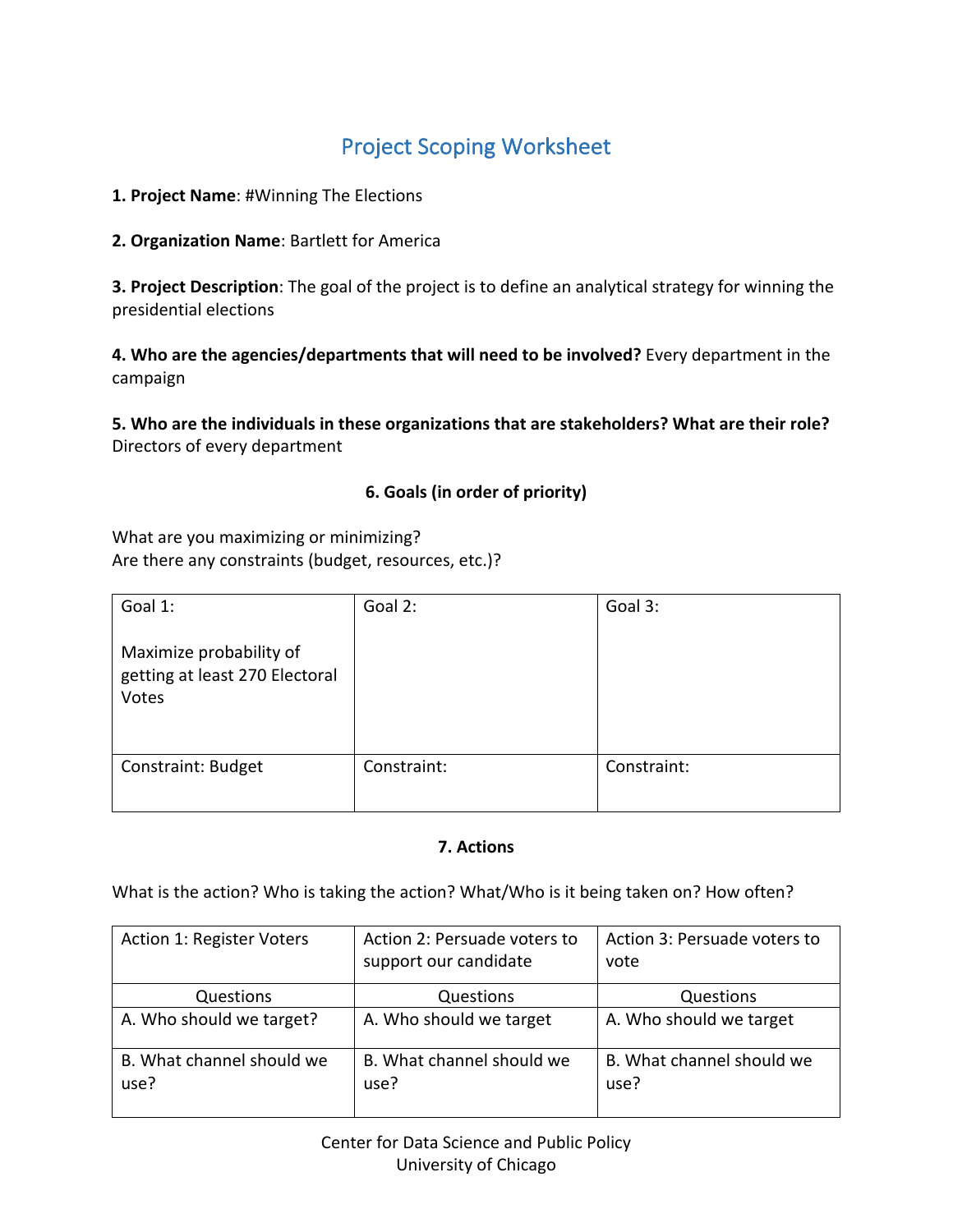### A. What Data do you have internally?

| <b>Data Source</b>                                                                           | <b>Data Source</b>                             | <b>Data Source</b>                                                                        |
|----------------------------------------------------------------------------------------------|------------------------------------------------|-------------------------------------------------------------------------------------------|
| <b>Voter File</b>                                                                            | <b>Polling Data</b>                            | <b>Fundraising and Volunteer</b><br>Database                                              |
| What does it contain?<br>List of all registered voters,<br>vote history, and<br>demographics | What does it contain?<br>Responses to question | What does it contain?<br>Names, contact information,<br>donation and volunteer<br>history |
| What level of granularity?                                                                   | What level of granularity?                     | What level of granularity?                                                                |
| Individual                                                                                   | Individual                                     | Individual                                                                                |
| How frequently is it                                                                         | How frequently is it                           | How frequently is it                                                                      |
| collected/updated?                                                                           | collected/updated?                             | collected/updated?                                                                        |
| Every Few days to every few<br>months                                                        | weekly                                         | Real-time                                                                                 |
| Does it have unique                                                                          | Does it have unique                            | Does it have unique                                                                       |
| identifiers that can be linked                                                               | identifiers that can be linked                 | identifiers that can be linked                                                            |
| to other data sources?                                                                       | to other data sources?                         | to other data sources?                                                                    |
| Sometimes: name, address,                                                                    | Sometimes: name, address,                      | Sometimes: name, address,                                                                 |
| phone, age, etc.                                                                             | phone, age, etc.                               | phone, age, etc.                                                                          |

# **B.** What data can you get externally and/or from public sources?

| <b>Data Source</b>          | <b>Data Source</b>               | <b>Data Source</b>            |
|-----------------------------|----------------------------------|-------------------------------|
| <b>Behavioral Data from</b> | <b>American Community Survey</b> | Social Media & Network        |
| marketing companies         |                                  |                               |
| What does it contain?       | What does it contain?            | What does it contain?         |
| Purchase behavior           | Demographic Data                 | Social media posts and social |
|                             |                                  | networks                      |
|                             |                                  |                               |
| What level of granularity?  | What level of granularity?       | What level of granularity?    |
| Individual                  | Census block                     | Individual                    |
|                             |                                  |                               |
|                             |                                  |                               |